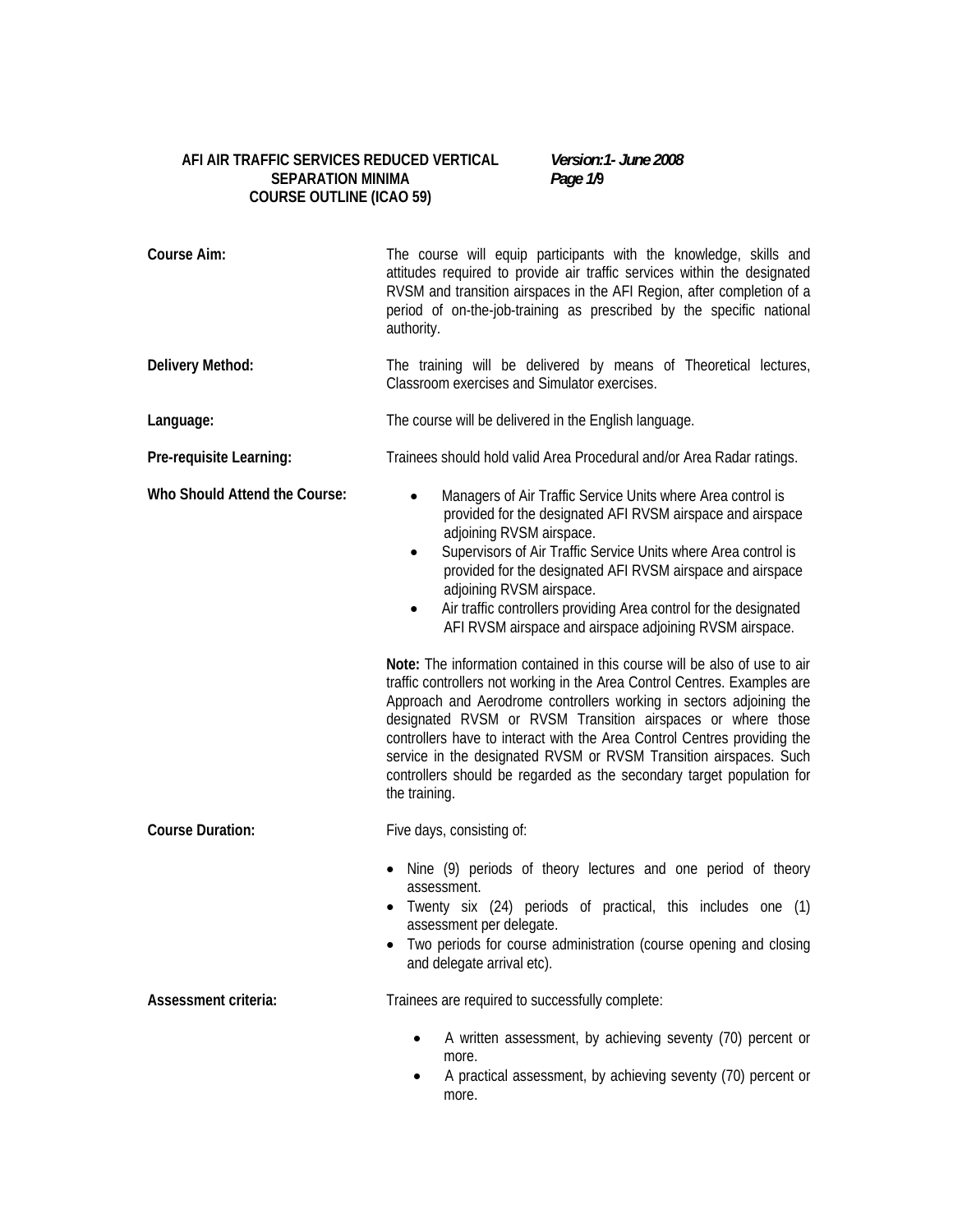Trainees will be allowed a once off reassessment in each of the abovementioned assessments provided that a score of at least fifty (50) percent is achieved during the first attempt. Reassessments must be completed during the normal duration of the course.

# **1. Historical Background of RVSM. (Duration: 1 Period)**

This module will provide the trainees with an awareness of the historical development of RVSM in ICAO.

**1.1 Topic: The Origins of 2000 feet above FL 290.** 

 **Objective:** Trainees will be aware of the origins of 2000 feet above FL 290.

- **Content:**  1947 PANS RAC Vertical Separation.
	- Reason for formation of Vertical Separation Panel in June 1954.
	- 1960 PANS RAC Vertical Separation.
	- Disbandment of the Vertical Separation Panel.
- **1.2 Topic** Development of RVSM in other Regions

## **1.3. RVSM in AFI Region.**

**1.3.1 Topic: Background of RVSM in AFI.** 

 **Objective:** Trainees will be aware of the background to RVSM in AFI.

- **Content:**  Extension of RVSM in AFI Region.
- **1.3.2 Topic: The need for RVSM in AFI Region.**

 **Objective:** Trainees will be aware of the need for RVSM in AFI Region.

- Content:  $\bullet$  Cost/benefit analysis.
	- Benefits of RVSM.
- **1.3.3 Topic: The RVSM programme organisation in the AFI Region.**

 **Objective:** Trainees will be aware of programme organisation and structures for RVSM in AFI Region.

- **Content:**  AFI RVSM Strategy.
	- Regional RVSM Structure.
	- RMA.
	- National RVSM Structure.

# **2. Aircraft Certification. (Duration: 1 Period)**

This module will provide the trainees with an awareness of the requirements and processes involved with the certification and approval of aircraft to operate with the designated RVSM airspace in the AFI region.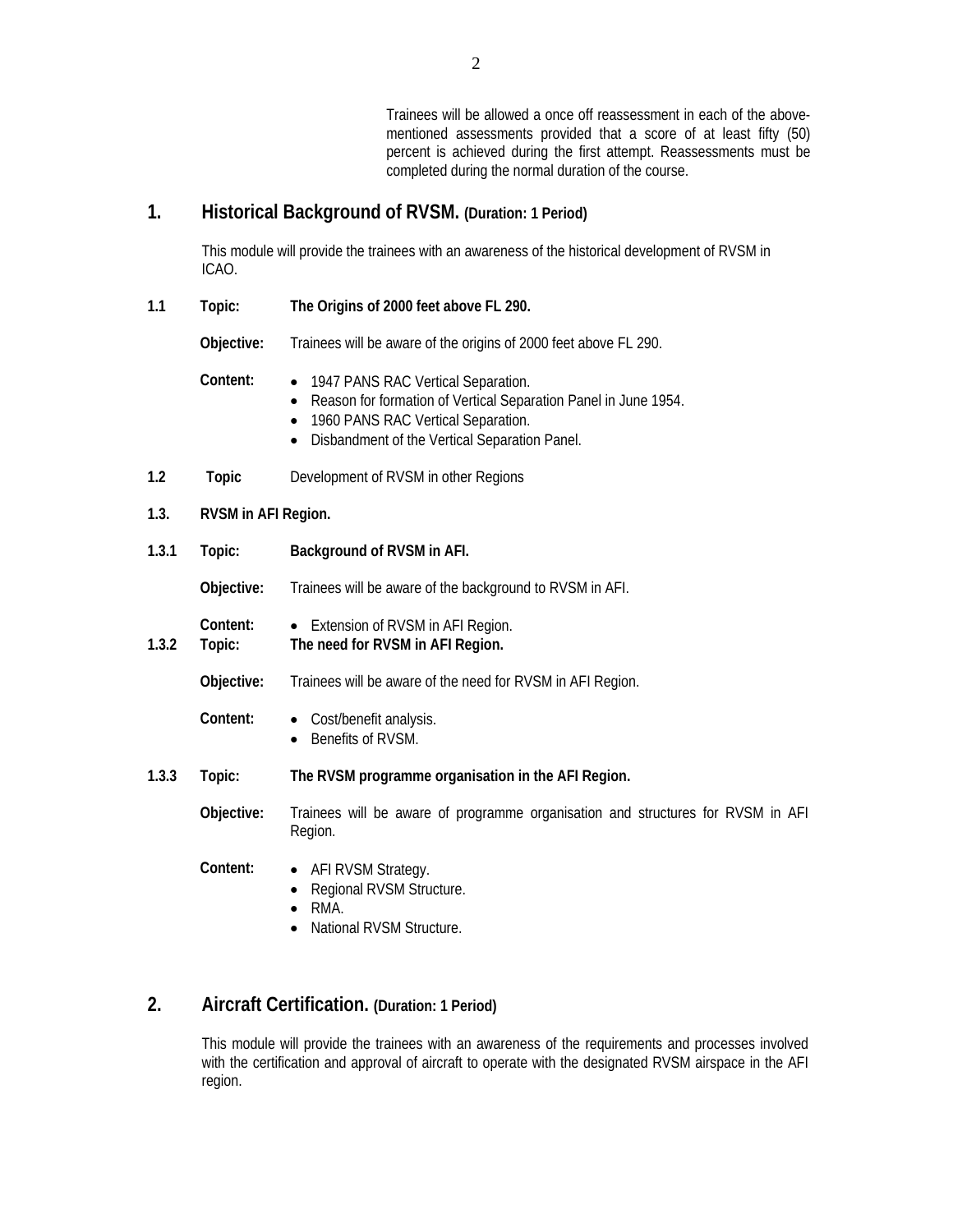| 2.1.1 | Topic:     | <b>State Approval Process.</b>                                                                   |  |
|-------|------------|--------------------------------------------------------------------------------------------------|--|
|       | Objective: | Trainees will be aware of the state approval process.                                            |  |
|       | Content:   | Responsibilities of the aircraft operator.<br>$\bullet$                                          |  |
| 2.1.2 | Topic:     | <b>RVSM Approval Application.</b>                                                                |  |
|       | Objective: | Trainees will be aware of the content of an operator's RVSM approval application.                |  |
|       | Content:   | Approval requirements.<br>Content of operator application.<br>٠                                  |  |
| 2.1.3 | Topic:     | <b>Issue of RVSM Approval</b>                                                                    |  |
|       | Objective: | Trainees will be aware of the procedure for issue of an RVSM approval.                           |  |
|       | Content:   | Approval documents.<br>$\bullet$                                                                 |  |
| 2.1.4 | Topic:     | Suspension or Revocation of RVSM Approval.                                                       |  |
|       | Objective: | Trainees will be aware of the procedure for the suspension or revocation of an RVSM<br>approval. |  |
|       | Content:   | Occurrences to be reported.<br>Operator's action.<br>$\bullet$<br>Reinstatement of approval.     |  |
| 2.2   |            | <b>Certification Requirements.</b>                                                               |  |
| 2.2.1 | Topic:     | Airworthiness Requirements.                                                                      |  |
|       | Objective: | Trainees will be aware of the airworthiness requirements for RVSM approval                       |  |
|       | Content:   | Aircraft groupings.<br>Flight envelopes.<br>٠<br>Performance data.<br>Continued airworthiness.   |  |
| 2.2.2 | Topic:     | <b>Operational Requirements.</b>                                                                 |  |
|       | Objective: | Trainees will be aware of the operational requirements for RVSM approval.                        |  |
|       | Content:   | Training programmes.                                                                             |  |
| 2.3   | ACAS.      | Operating practices, procedures, manuals and checklists.                                         |  |
| 2.3.1 | Topic:     | ACAS.                                                                                            |  |
|       | Objective: | Trainees will be aware of the ACAS requirements for the AFI RVSM environment.                    |  |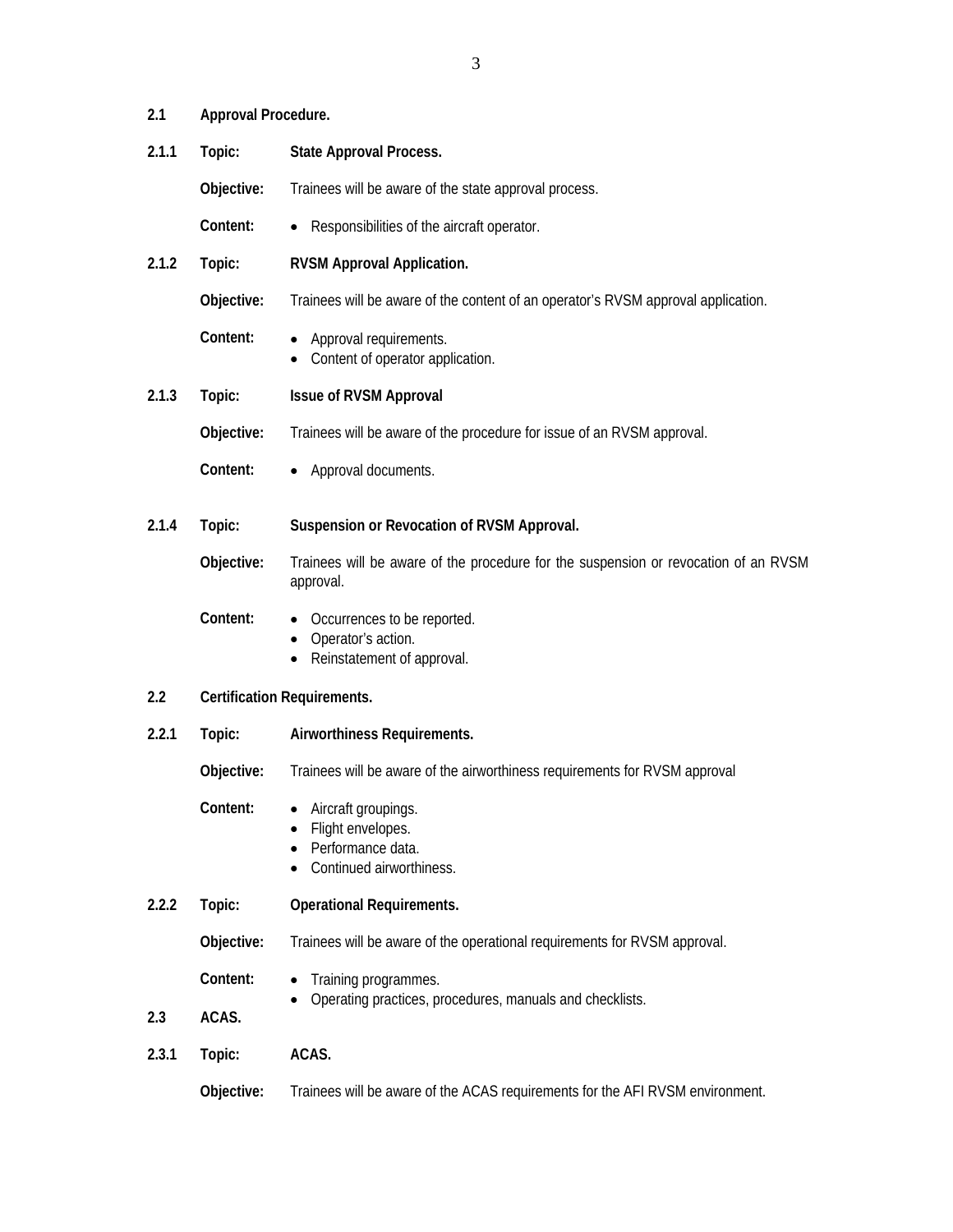**Content:** • ACAS II requirements.

- TCAS II Version 6.04A.
- TCAS II Version 7.

# **3. Safety and Monitoring. (Duration: 1 Period)**

This module will provide the trainees with an awareness of the safety case and monitoring of RVSM

| 3.1   | Safety.                               |                                                                                                  |  |  |
|-------|---------------------------------------|--------------------------------------------------------------------------------------------------|--|--|
| 3.1.1 | Topic:                                | <b>Collision Risk Model.</b>                                                                     |  |  |
|       | Objective:                            | Trainees will be aware of the state approval process.                                            |  |  |
|       | Content:                              | Responsibilities of the aircraft operator.                                                       |  |  |
| 3.2   | Monitoring.                           |                                                                                                  |  |  |
| 3.2.1 | Topic:                                | The need for monitoring.                                                                         |  |  |
|       | Objective:                            | Trainees will be aware of the need to monitor.                                                   |  |  |
|       | Content:                              | $\bullet$ TLS                                                                                    |  |  |
| 3.2.2 | Topic:                                | <b>Height Monitoring Targets.</b>                                                                |  |  |
|       | Objective:                            | Trainees will be aware of the height monitoring targets.                                         |  |  |
|       | Content:                              | Height keeping errors.                                                                           |  |  |
| 3.2.3 | Topic:                                | Monitoring targets.<br><b>Height Monitoring Systems.</b>                                         |  |  |
|       | Objective:                            | Trainees will be aware of the height monitoring systems.                                         |  |  |
|       | Content:                              | hmu.<br>GMU.<br>$\bullet$<br>Height monitoring programme.<br>$\bullet$                           |  |  |
| 4.    | Flight Planning. (Duration: 1 Period) |                                                                                                  |  |  |
|       |                                       | This module will provide the trainees with an awareness of the flight planning elements of RVSM. |  |  |
|       |                                       |                                                                                                  |  |  |

# **4.1 Flight Planning.**

**4.1.1 Topic: Flight plans (FPL).** 

 **Objective:** Trainees will be aware of the RVSM flight planning requirements for FPLs.

 **Content:** • RVSM specific inclusions for FPLs.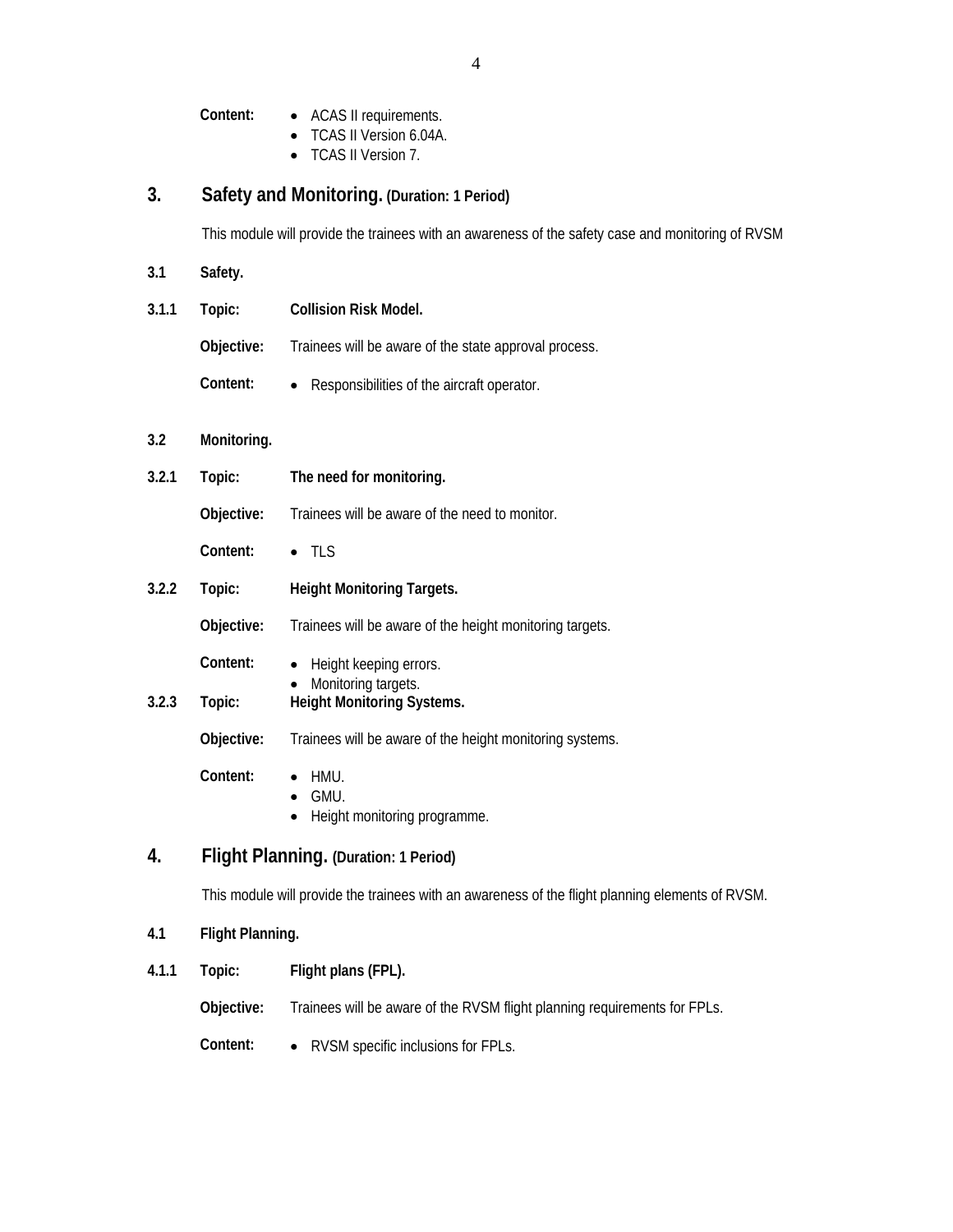**4.1.2 Topic: Repetitive flight plans (RPL).** 

 **Objective:** Trainees will be aware of the RVSM flight planning requirements for RPLs.

 **Content:** • RVSM specific inclusions for RPLs.

# **5. Operational Procedures. (Duration: 3 Periods)**

This module will provide the trainees with the ability to explain the RVSM Operational Procedures.

- **5.1 Overview.**
- **5.1.1 Topic: Flight operations within the AFI RVSM airspace.** 
	- **Objective:** Trainees will explain the regulations governing flight operations within the AFI RVSM airspace.
	- **Content:**  Aircraft restrictions.
		- Flight conditions.
		- Allocation of flight levels.
- **5.1.2 Topic: Provision of Service to Non-RVSM Approved State Aircraft.**

 **Objective:** Trainees will explain the general procedures governing the provision of service to non-RVSM approved State aircraft.

- **Content:**  Definition of State aircraft.
	- Vertical separation minimum.

### **5.2 General Procedures.**

**5.2.1 Topic: General Procedures.** 

 **Objective:** Trainees will explain the general procedures for operations within AFI RVSM airspace.

## **Content:** • Clearance into RVSM airspace.

- Minimum vertical separation between RVSM aircraft.
- Minimum vertical separation between non-RVSM aircraft and any other.
- Vertical separation minimum for transition task.
- Formation flights by civil aircraft and State aircraft.
- Flight level allocation to non-RVSM approved aircraft other than State aircraft.

## **5.2.2 Topic: Procedures for State Aircraft Operating as Operational Air Traffic, Crossing ATS Routes, Within the RVSM Airspace.**

- **Objective:** Trainees will explain the procedures for State aircraft operating as OAT crossing ATS Routes within the RVSM airspace.
	- **Content:**  Definition of OAT.
		- RVSM approval status for OAT.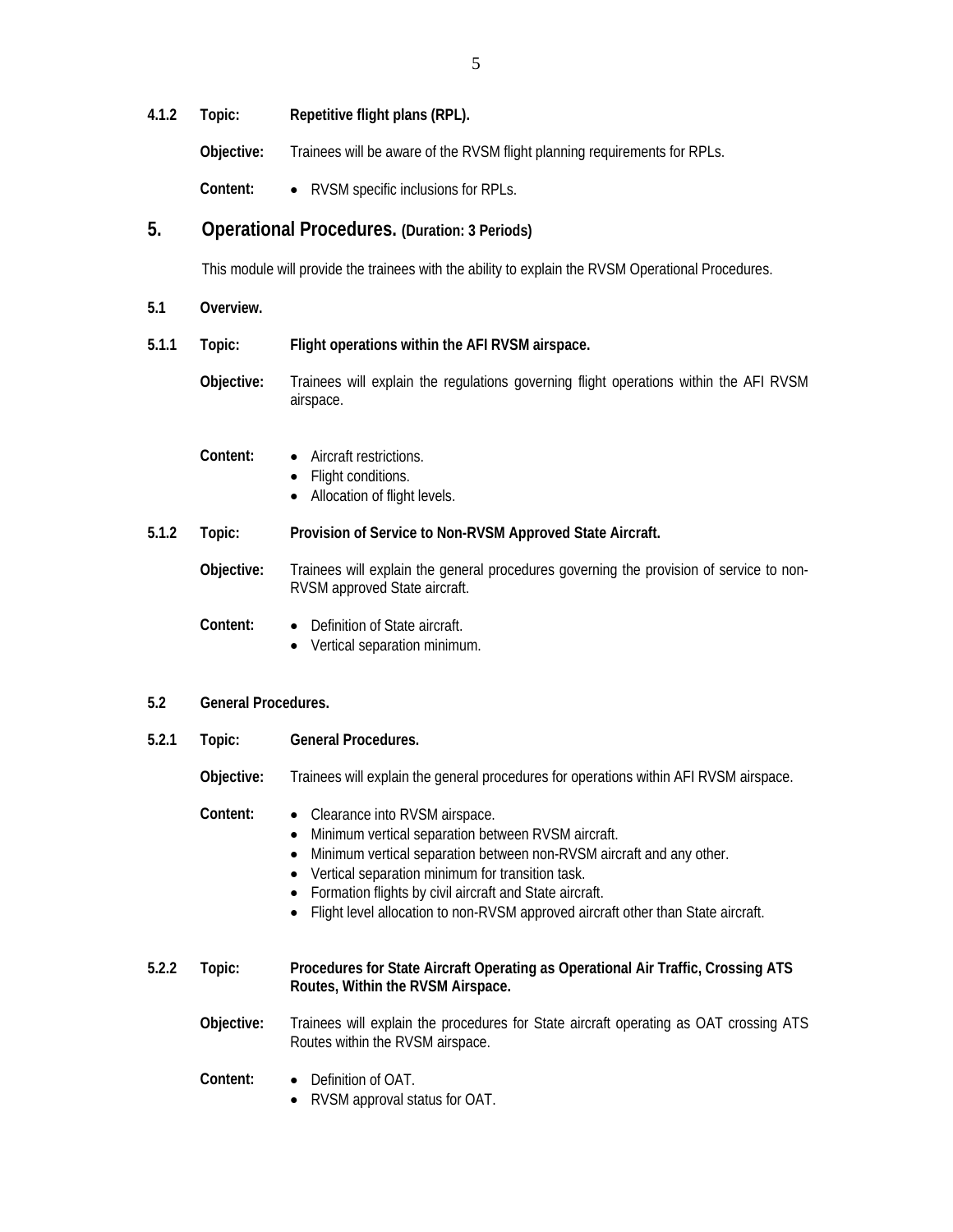- Minimum vertical separation.
- Vertical separation minimum where RVSM approval status is known.
- **5.2.3 Topic: Inter-Centre Co-ordination.**

**Objective:** Trainees will explain the inter-centre co-ordination requirements.

- **Content:**  Computer-assisted co-ordination of estimate messages.
	- Verbal co-ordination of estimate messages.
- **5.2.4 Topic: Contingency Procedures.**

 **Objective:** Trainees will explain the RVSM contingency procedures.

- **Content:**  Overview.
	- Equipment- related procedures.
	- Weather-related procedures.
- **5.2.5 Topic: Vertical Spacing from Prohibited, Restricted, Danger and Temporary Segregated Areas.** 
	- **Objective:** Trainees will explain the minimum vertical spacing associated with activity within Prohibited, Restricted, Danger and Temporary Segregated Areas.
	- **Content:**  Delineation of airspace restrictions.
		- Vertical spacing requirements.

#### **5.3 Transition Procedures.**

**5.3.1 Topic: Traffic exiting RVSM airspace.** 

 **Objective:** Trainees will explain the procedures applicable to aircraft leaving AFI RVSM airspace.

- **Content:**  Responsibility.
	- Vertical separation minimum.
	- Level allocation.
- **5.3.2 Topic: Traffic entering RVSM airspace.**

 **Objective:** Trainees will explain the procedures applicable to aircraft entering AFI RVSM airspace.

- **Content:**  Responsibility.
	- Level allocation.
- **5.3.3 Topic: Aircraft landing within the lateral limits of RVSM airspace.** 
	- **Objective:** Trainees will explain the procedures applicable to aircraft landing within the lateral limits of RVSM airspace
		- **Content:**  Responsibility.
			- Level allocation.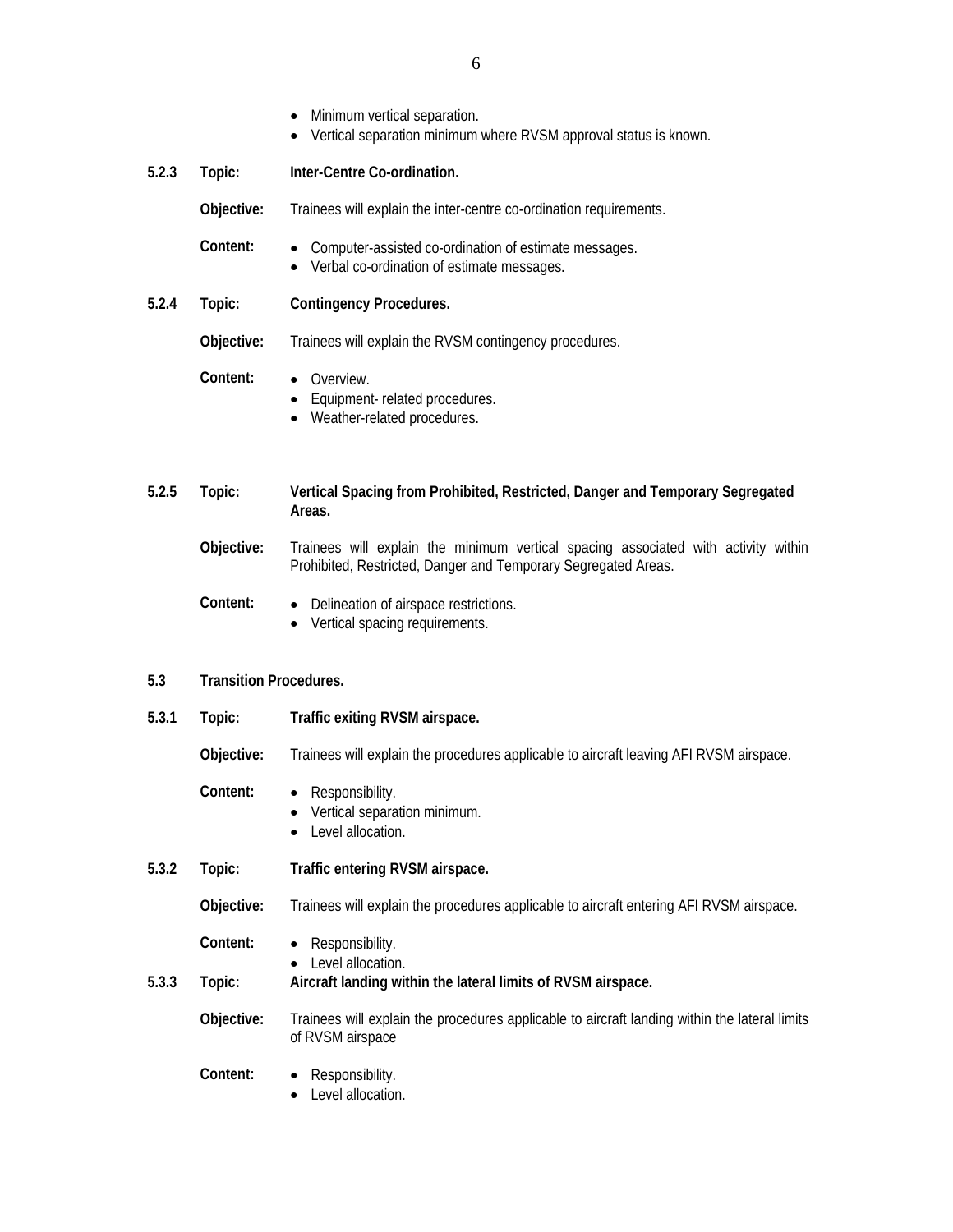- **5.3.4 Topic: Aircraft landing outside, and transiting the lateral limits of, RVSM airspace.** 
	- **Objective:** Trainees will explain the procedures applicable to aircraft landing outside, and transiting the lateral limits of, RVSM airspace.
	- **Content:**  Responsibility.
		- Level allocation.

## **5.4 Communications Failure in Flight.**

- **5.4.1 Topic: Communications Failure in transition airspace.** 
	- **Objective:** Trainees will explain the procedures applicable to aircraft within AFI RVSM transition airspace.
	- **Content:**  RVSM airspace west or north of non-RVSM airspace.
		- RVSM airspace east or south of non-RVSM airspace.
		- Adaptation of route structures.
		- Adaptation of ATS local/regional agreements.
		- Combination of route structure and agreement adaptation.
		- General procedures.

### **5.4.2 Topic: Communications Failure in Non-Transition RVSM Airspace**

- **Objective:** Trainees will explain the procedures applicable to non-transition RVSM airspace.
- **Content:**  ICAO Communication Failure Procedure.

# **6. Phraseology. (Duration: 1 Period)**

This module will provide the trainees with an appreciation for correct RVSM phraseologies.

- **6.1 Phraseology.**
- **6.1.1 Topic: Flight operations within the AFI RVSM airspace.**

 **Objective:** Trainees will describe the correct controller-pilot RTF phraseology for given situations.

 **Content:** • To ascertain RVSM approval status.

- Pilot indication of non-RVSM approval status.
- Denial of clearance into RVSM airspace.
- Non-compliance with RVSM due to turbulence.
- Non-compliance with RVSM due to equipment failure.
- Pilot indication of ability to resume RVSM operations.
- Controller request for pilot ability to resume RVSM operations.

**6.1.2 Topic: Co-ordination between ATS Units.** 

 **Objective:** Trainees will describe the correct phraseology to be used in inter-unit co-ordination messages.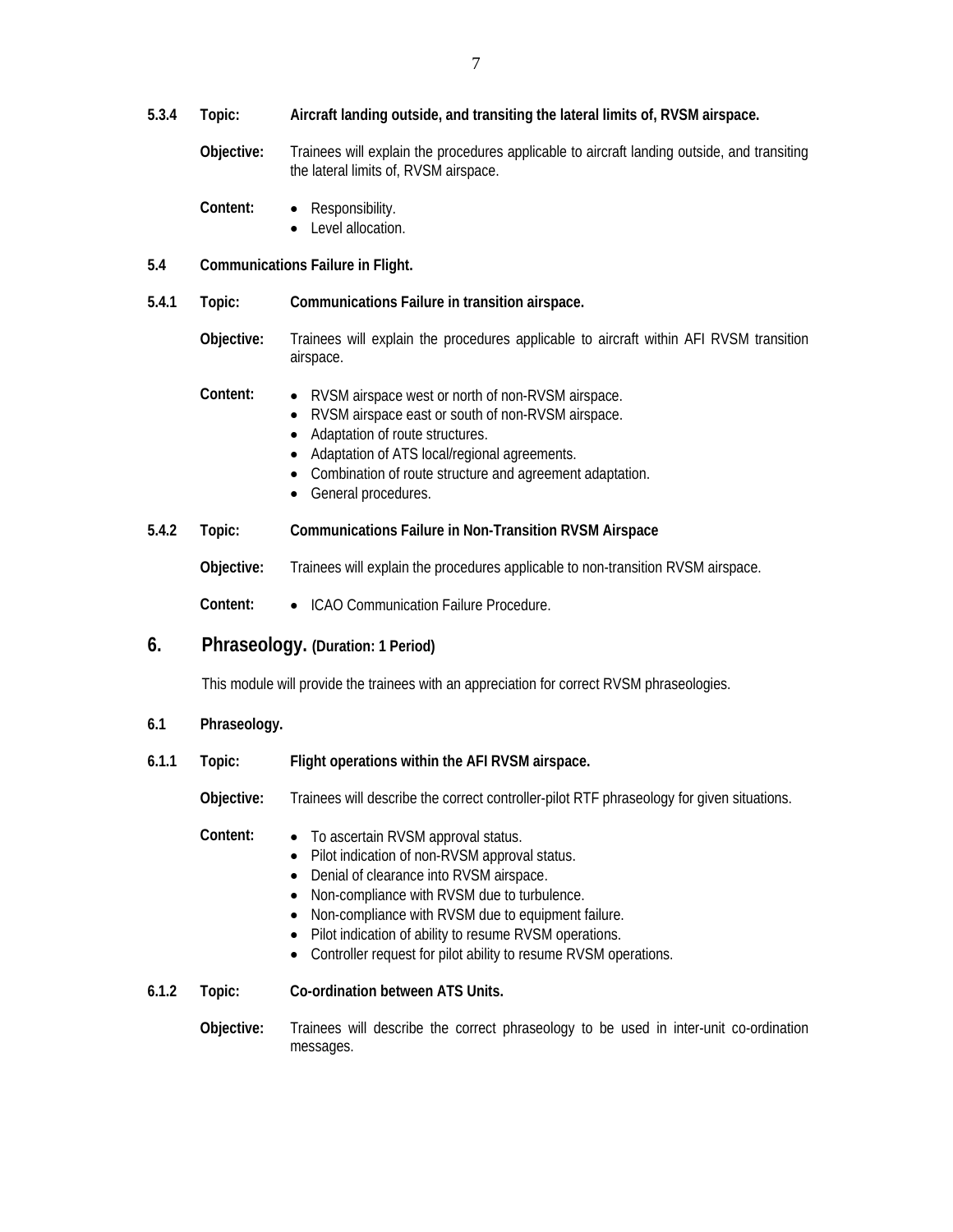- **Content:**  Supplementary information to automated message exchange without Item 18.
	- Supplementary information on non-RVSM approved aircraft.
	- Supplementary information on contingency aircraft.

# **7. Airspace Changes. (Duration: 1 Period)**

This module will provide the trainees with an appreciation for the possible changes to airspace structures offered by RVSM.

- **7.1 Topic: Airspace Considerations.**
- **7.1.1 Topic: Flight Level Allocation Scheme.**

 **Objective:** Trainees will consider the impact of RVSM on existing Flight Level Allocation Schemes.

- **Content:**  Optimisation of existing FLAS.
	- Strategic de-confliction of major crossing points.
	- FLAS to and from transition areas.
- **7.1.2 Topic: Sectorisation.**

 **Objective:** Trainees will consider the impact of RVSM on sectorisation.

- **Content:**  Vertical limits of control sectors.
	- Reduction in co-ordination of non-RVSM traffic.
	- Sector boundary levels.
	- Areas of Common Interest.

### **7.1.3 Topic: Optimisation of ATS Route Structure.**

 **Objective:** Trainees will consider the impact of RVSM on the existing route structures.

- **Content:**  Overview.
	- Extension of uni-directional route structure.
	- Creation of uni-directional routes in transition areas.

# **8. Simulated Practical Exercises. (Duration: 24 Periods)**

This module will allow the trainees the opportunity to practice and demonstrate competence in various aspects related to RVSM in the operational environment.

- **8.1 Topic: Simulated practical exercises.**
- **8.1.1 Topic: Exercise 1.**

**Objective:** Introduce trainees to the application of RVSM in designated RVSM airspace.

- **Content:**  Approved aircraft.
	- Application of information indicated on flight progress strips.
	- Phraseology.
	- Co-ordination with other sectors where RVSM is applied.